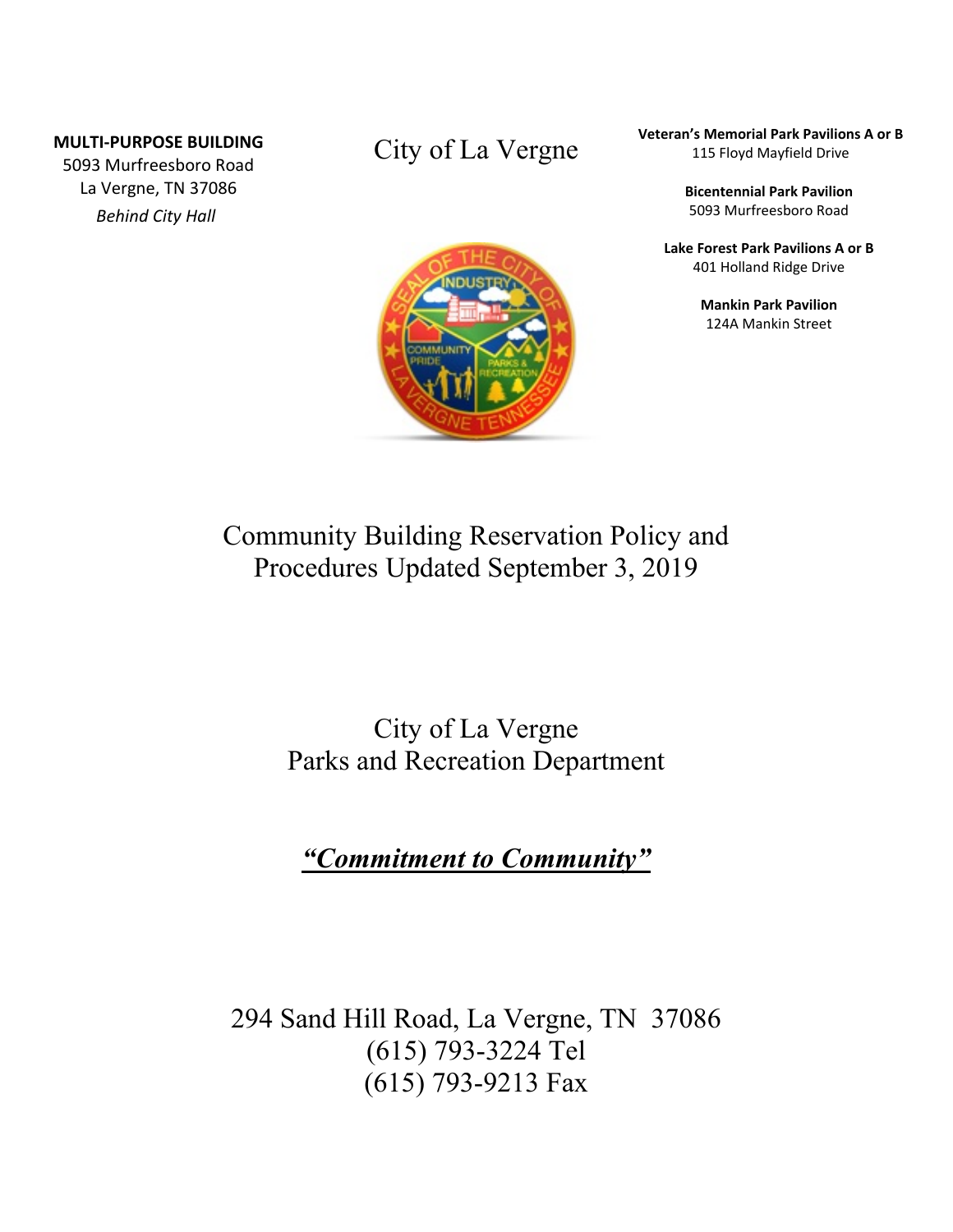#### **1.** Introduction and Purpose

The LaVergne Parks and Recreation Department has established the following policies and procedures to ensure the safe and efficient use and the equitable availability of facilities managed by the Department.

Our primary concern is to see that our facilities are maintained for, used by, and kept available for use by La Vergne residents.

The City reserves the right to modify these policies and procedures and to develop and enforce such additional rules and regulations as may be required for the protection of the individual facilities, the facilities of the park, and the users and patrons of the facilities and the park.

#### **2.** Reservation Procedure

A prospective renter may call or stop by the La Vergne Parks and Recreation Department during normal business hours to reserve a date.

Community building reservations will only be confirmed upon submission of the following:

- Signed Facility Use Agreement
- Payment of appropriate deposit
- Payment of rental fees
- Signed Acknowledgement Form

The agreement and acknowledgement must be signed and returned to the office below, along with the payment of the rental fee, within seven (7) business days of making the reservation. If these obligations are not met, the City reserves the right to cancel the agreement and release the date. Payments can be made by debit/credit card, cash, check, or money order (payable to La Vergne Parks and Recreation). If reservation date is 2 weeks or less, only cash will be accepted.

| Mailing Address:       | La Vergne Parks and Recreation Department<br>294 Sand Hill Road<br>La Vergne, TN 37086 |                            |
|------------------------|----------------------------------------------------------------------------------------|----------------------------|
| Physical Address:      | 294 Sand Hill Road<br>La Vergne, TN 37086                                              |                            |
| <b>Business Hours:</b> | Monday through Friday<br>Saturday-Sunday<br>$(615)793 - 3224$                          | $8:00$ am-4:30pm<br>Closed |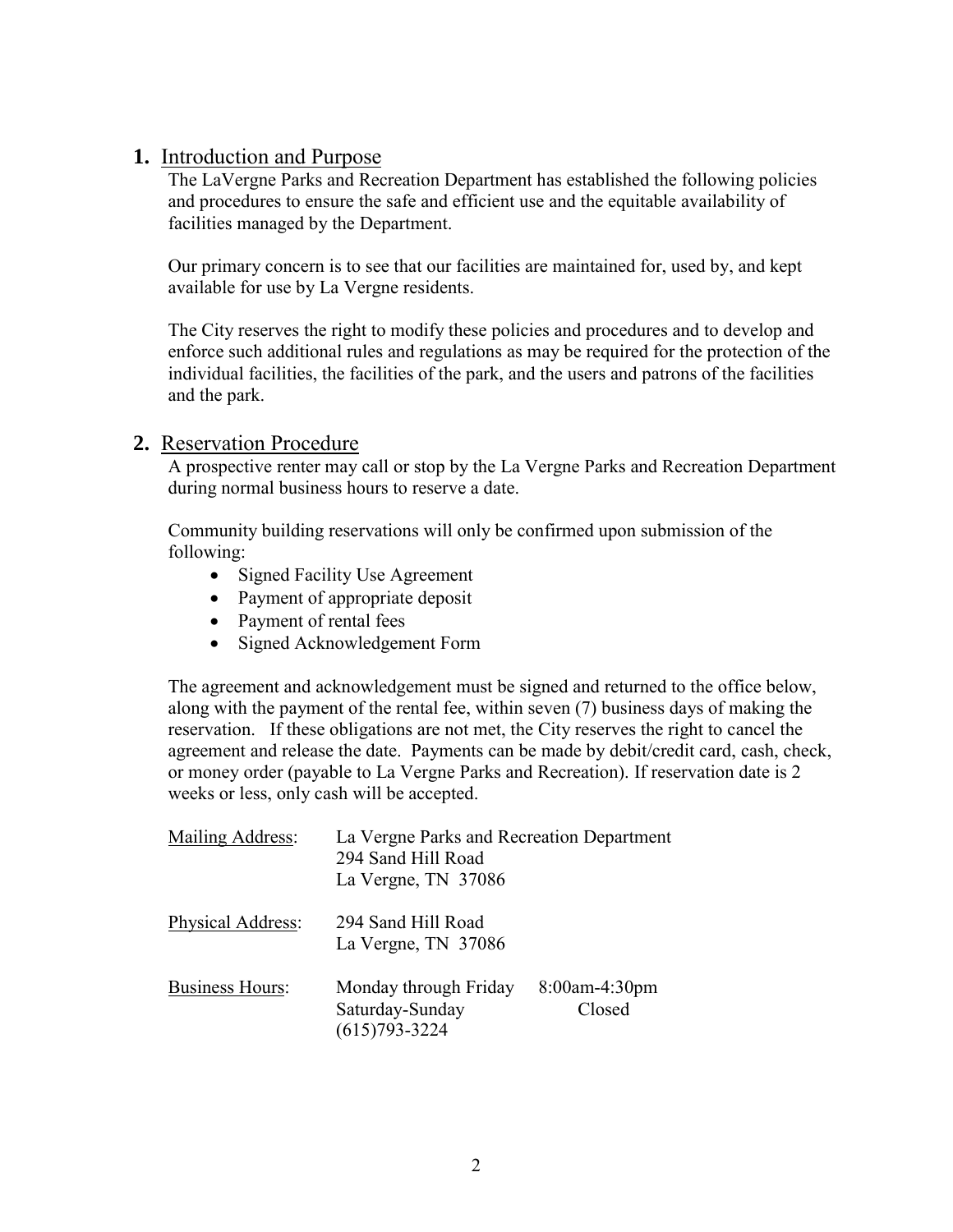#### **3.** Deposit Requirements

A \$200 (CASH) refundable deposit is required to reserve the community buildings for all events.

**Pick up key to building and pay your deposit the Friday prior to your rental.**

### **Return building key to Parks office by 4 p.m. the next business day. Failure to return key will result in forfeiture of the deposit.**

A deposit is not required for park pavilion reservations.

The deposit is fully refundable after the event if the following criteria are met:

- There is no damage to the facility.
- There is no additional City staff time required to clean or repair the facility as a result of the event.
- The cleaning of the facility is completed per the checklist.
- The hours of use do not exceed those paid for and agreed upon in the rental agreement.
- Police or City staff intervention was not required as a result of the event.
- All policies (See Item 9, General) listed are met.
- **4.** Alcohol and Illegal Substances in City Buildings or on City Property There are absolutely **NO** alcoholic beverages allowed on City property at any time. If there are any drugs, alcohol, or illegal substances found on anyone during the rental of a facility, the police will be notified and your **deposit will be forfeited**.

#### **5.** Cancellation Policy

Renter can cancel their event up to the Thursday before the event and still get their money back.

#### **6.** Rental of Multi-Purpose Building

#### Multi-Purpose Building

12 p.m. until 10 p.m. - \$150.00

### **Pick up key to building and pay your deposit the Friday prior to your rental.**

**Return building key to Parks office by 4 p.m. the next business day. Failure to return key will result in forfeiture of the deposit.**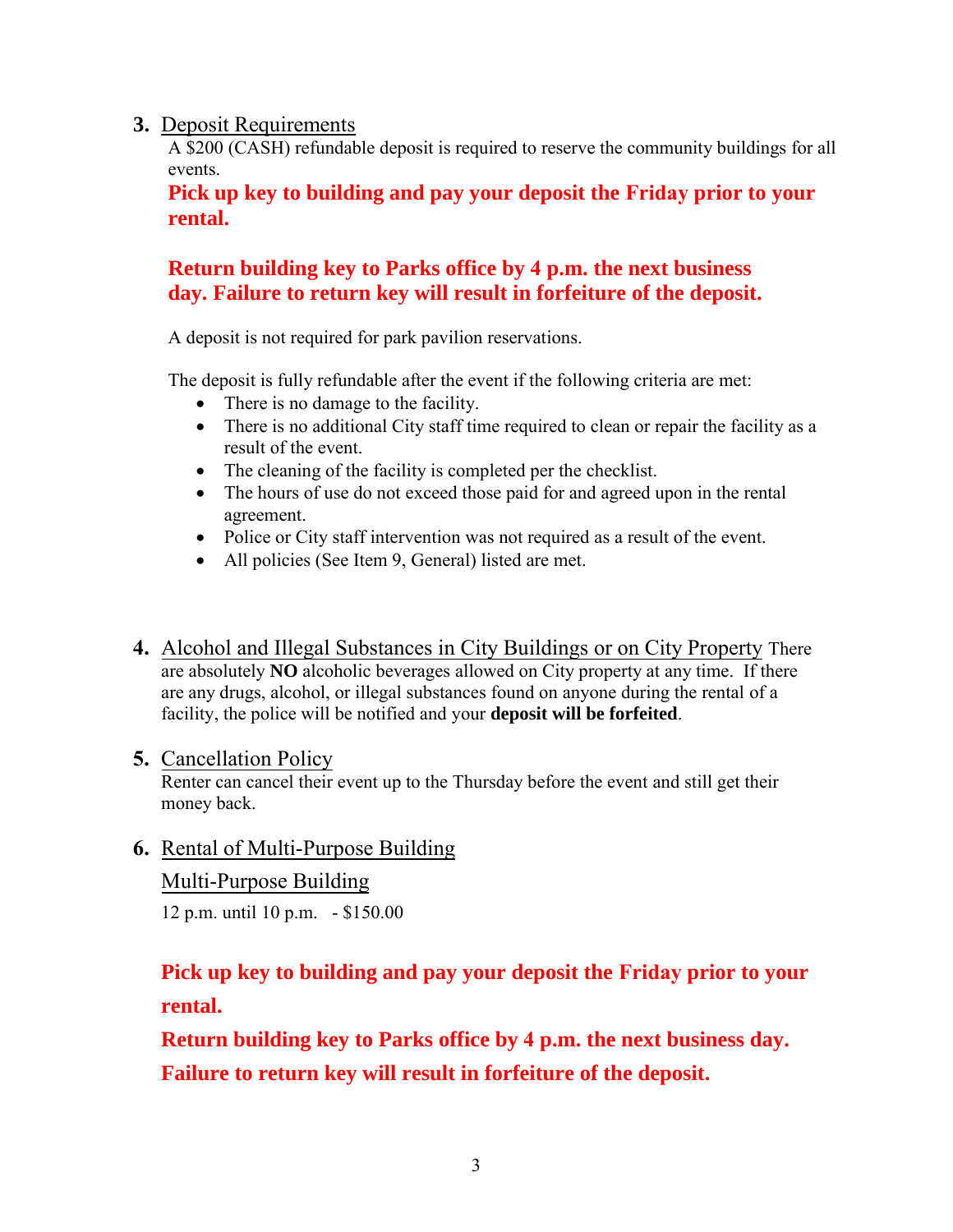No one may charge an entrance fee to visitors for admittance into the facility. Similarly, no parking fee may be charged.

- **Clean-up:** The facilities must be maintained and restored to the same condition as when entered. Refrigerator and stove appliances must be cleaned after use. All countertops must be cleaned. Tables and chairs must be returned to their designated area. The floors must be swept, vacuumed, and/or mopped. All trash must be placed in the proper trash receptacles. See cleaning check list.
- **Kitchen:** The kitchen is solely a warming kitchen and cannot be used for a major meal preparation.

#### **7.** Rental of Pavilions

In the event of inclement weather, a rain check will be issued and can be utilized within one calendar year from the original reservation date. There will be no refunds.

8 a.m. until 2 p.m - \$25.00 4 p.m. until 10 p.m. - \$25.00 8 a.m. until 10 p.m. - \$50.00

Reservation signs will be posted in the pavilion(s). However, please take a copy of your "Facility Use Agreement" with you for verification on the day of your reservation. Pavilions are available at all other times on a first-come, first-serve basis.

- **Fees:** No one may charge an entrance fee to visitors for admittance into the facility. Similarly, no parking fee may be charged.
- **Rental of Pavilion:** Rentals only include the shelter area and adjacent grills, not the playgrounds or any other area around the pavilion. The general public is always welcome within the park.
- **Rain Outs:** If weather conditions prohibit use of the pavilion, you must notify the Parks and Recreation Office by phone no later than 4:30 PM on the first business day after the reservation day. Parks and Recreation will attempt to reschedule your group at no additional charges.
- **Clean up:** Please leave the park clean sweep pavilion area, wipe off tables, and dispose of trash properly. Please return tables to their appropriate place under the pavilion.
- **Alcoholic beverages:** Alcoholic beverages are prohibited on City property.
- **Inflatable Structure:** A waiver form must be submitted for all inflatables along with the agreement. Water slides are allowed at Veterans Memorial Park Pavilions only. There is an additional \$25 fee for water usage.
- **Refunds:** A refund will only be given if a cancellation is made at least 72 hours prior to the reservation date.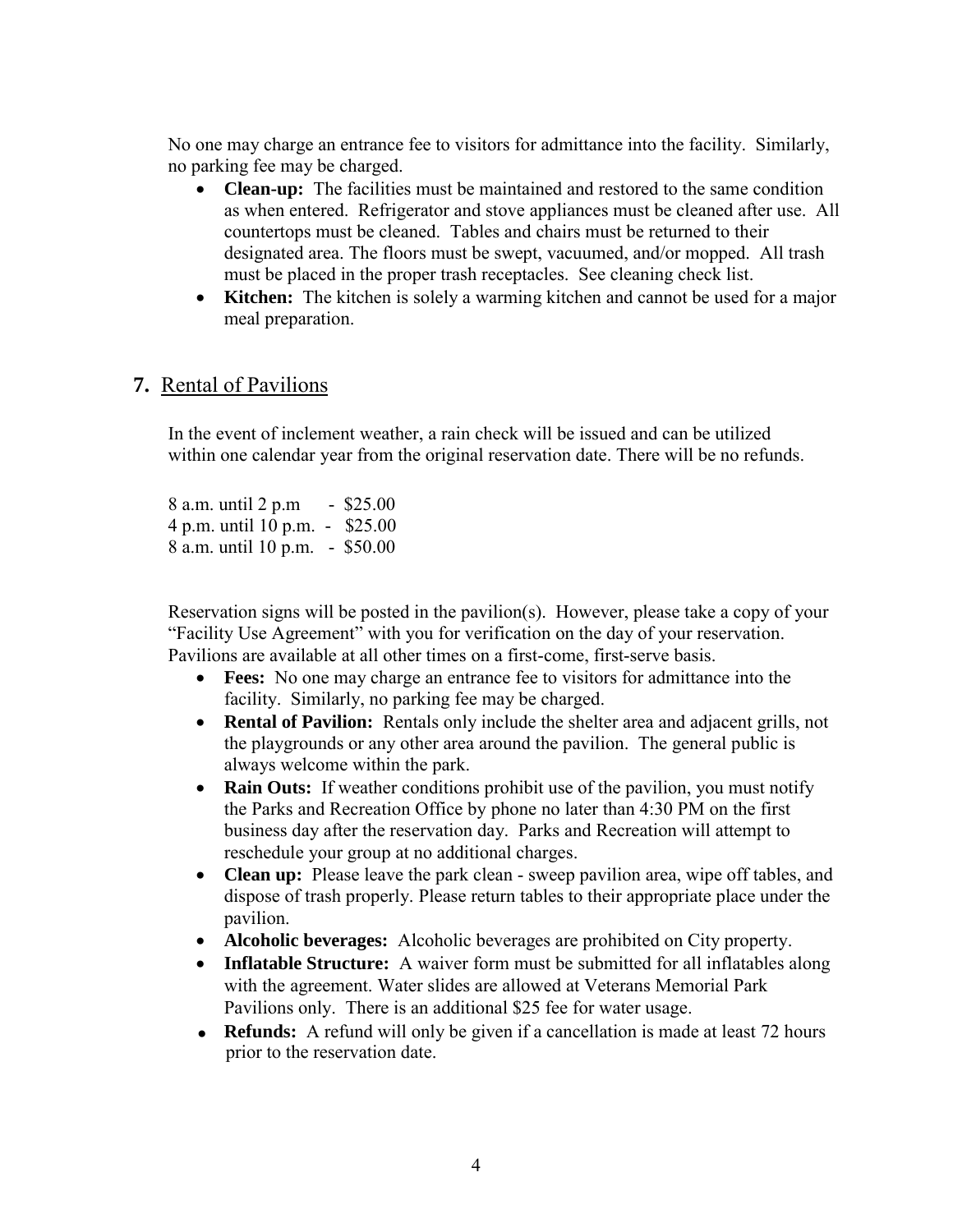#### **8.** Company and Large Group Picnics

Companys or large groups may rent any pavilion for an event; however, if an inflatable or other structures will be used, a waiver must be completed and submitted along with the agreement. There is a \$200 refundable deposit and \$300 rental fee for company/large group picnic use.

#### **9.** General

- The renter, as indicated on the agreement, agrees to be present for the duration of the event and responsible for the guests attending the event.
- The renter, as indicated on the agreement, must be 21 years of age.
- The renter, as indicated on the agreement, is responsible for the building.
- Money cannot be collected by the renter or anyone for entrance into the building during the rental.
- No exchange of money, tickets, or any form of financial gain is permitted without a signed permit from the Director of the Parks and Recreation Department.
- No alcohol or drugs are allowed on City property at any time.

#### **10.** Teen Parties

- Teen party rentals are limited to a **maximum of 50 teenagers**.
- Two (2) adult chaperones (age 21 or older) are required for every 25 teenagers.
- Enough lighting for safety purposes shall remain on for the duration of the party.
- **One off-duty La Vergne police officer is required for all teen parties (ages 13- 18) at a fee of \$31 per hour of actual party. The officer is not required during set up and tear down.**
- Party will not begin until the off-duty police officer is on property.
- The City reserves the right to verify age and identity of adult chaperones by means of photo identification.

#### **11.** Kitchen

The kitchens are to be used for the warming of food and minor preparation only. Any food/beverage items left on site will be disposed of immediately following the rental period as indicated on the agreement. Fees may be withheld from the deposit if City staff time is required to dispose of any leftover food or trash.

#### **12.** Decorations

Tacks, nails, screws, duct tape, scotch tape and masking tape are not permitted on walls or acoustic panels. 3M Self-Stick Hooks or poster putty are the only approved means of attaching items to the wall. No decorations are allowed which would damage or discolor the facility or grounds. Any special decorations, activities, or amenities must have prior written approval from the Parks and Recreation Department. Open flames are not allowed inside any community building. All decorations must be fire resistant. Fees may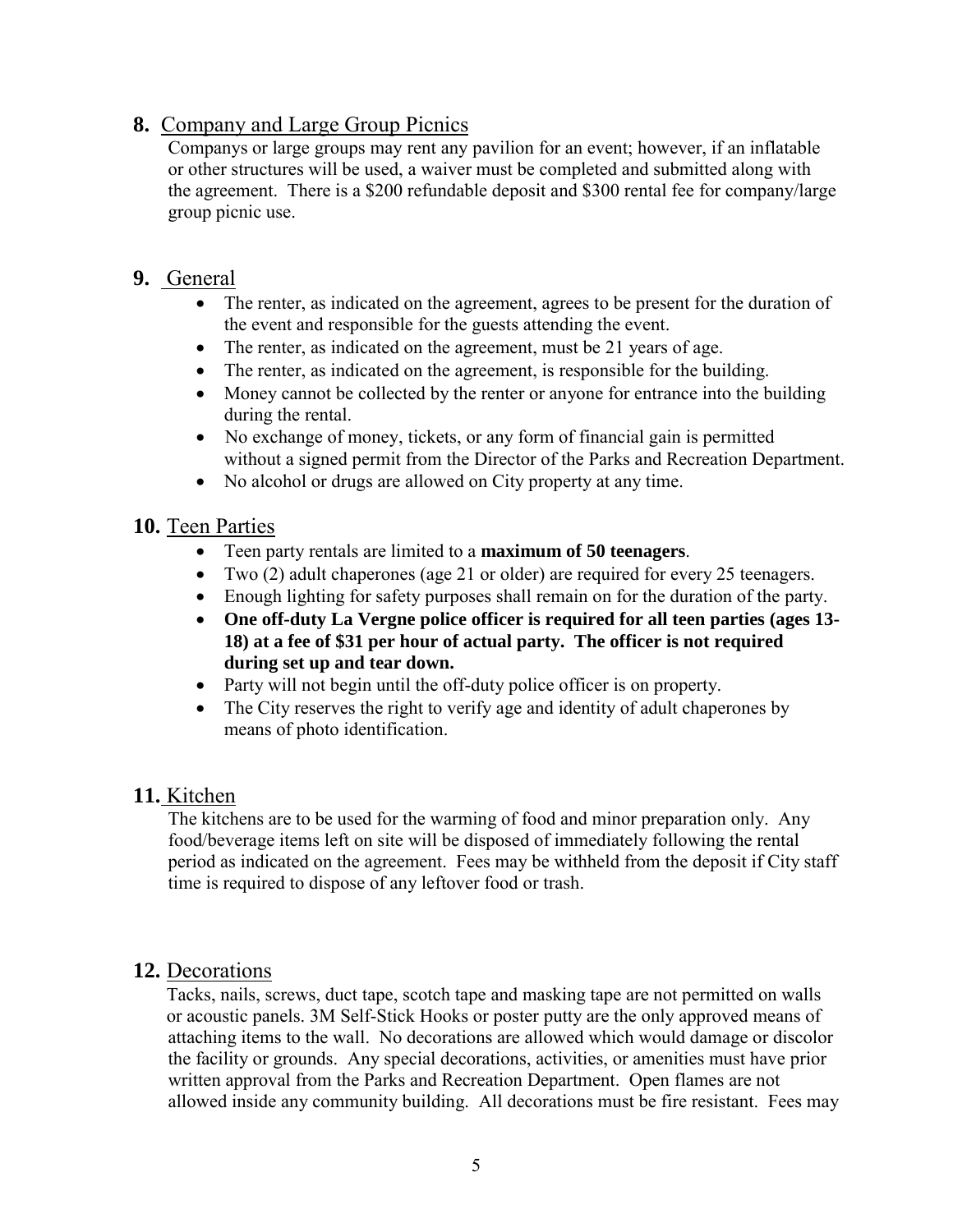be withheld from the deposit if City staff time is required to remove or dispose of any remaining decorations.

#### **13.** Structures

Inflatable structures, tents, dunking booths, and climbing walls are not allowed inside City community buildings.

#### **14.** Facility Restrictions

- City staff will not distribute or promote information on rentals and uses held in City community buildings. Therefore, please ensure flyers, invitations, and other promotional materials list renter's contact phone number and information.
- Smoking is not permitted inside City buildings. Guests may smoke outside where proper disposal containers are provided.
- Alcohol is not allowed on City property.
- Parking is restricted to designated areas only. Overnight parking is prohibited. Parking large trucks such as moving trucks and semi-trailer trucks on City property is prohibited. Vehicles are not to be parked on the grass or sidewalk. Damage done to the City property or building as a result of a vehicle will be charged against the refundable deposit and additional charges will be invoiced to the renter.
- The City reserves the right to restrict or limit access to the building during the course of the rental.

#### **15.** Live Animals

Live animals are not allowed inside City buildings with the exception of Service Animals and Police Canines.

#### **16.** Damages

The renter agrees to reimburse the City for all costs incurred by it in repairing damages including, but not limited to, the facility, furnishings, fixtures, grounds, and/or additional cleaning required outside of the normal scope for said facility, which occurred in connection with the permitted activity and caused by the renter, sponsoring organizations and/or attendees. Reimbursement for such expenses that are in excess of the refundable deposit will be invoiced to the renter.